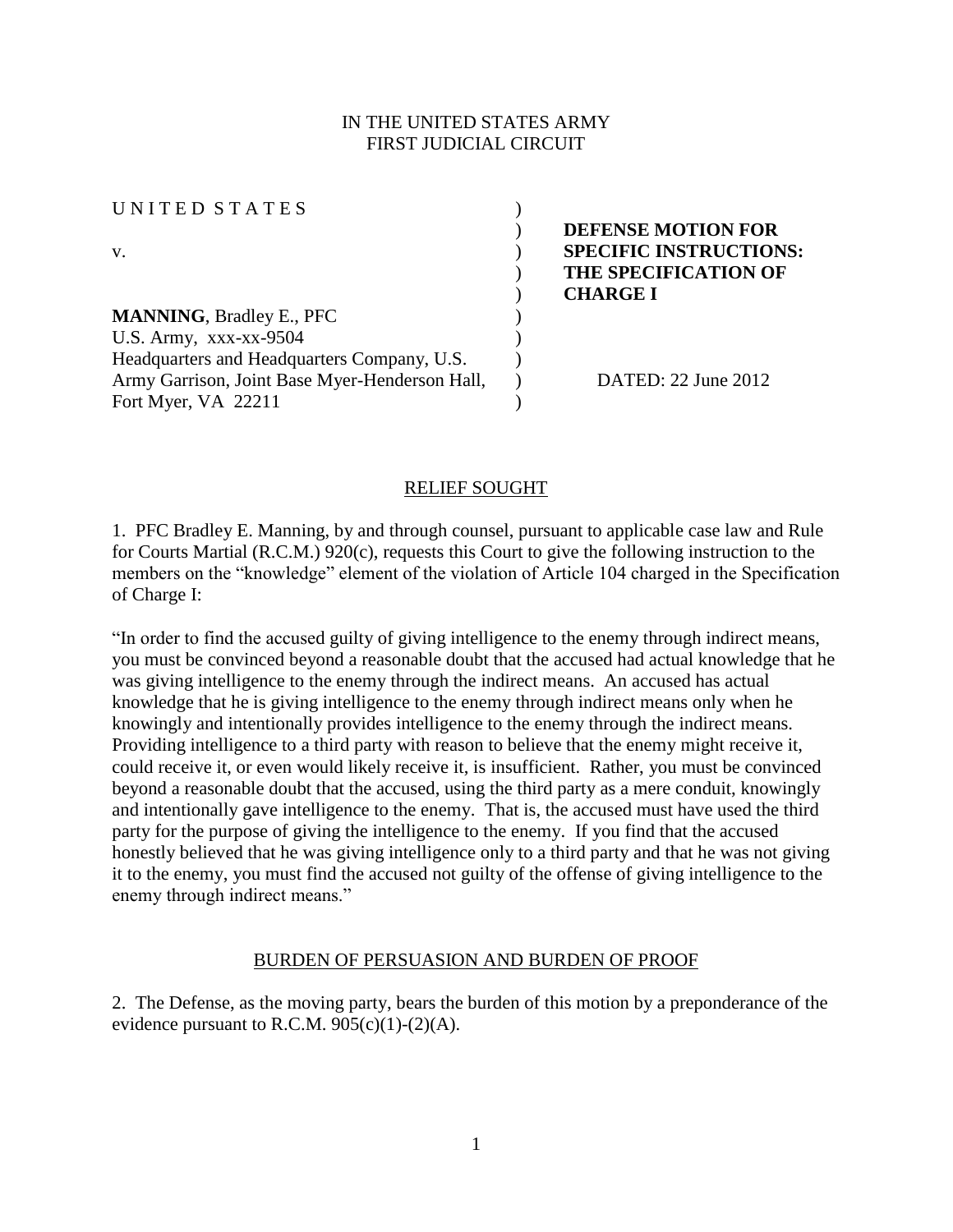## FACTS

3. PFC Manning is charged with five specifications of violating a lawful general regulation, one specification of aiding the enemy, one specification of conduct prejudicial to good order and discipline and service discrediting, eight specifications of communicating classified information, five specifications of stealing or knowingly converting government property, and two specifications of knowingly exceeding authorized access to a government computer, in violation of Articles 92, 104, and 134, UCMJ, 10 U.S.C. §§ 892, 904, 934 (2010).

4. Specifically, the Specification of Charge I alleges that PFC Manning "did, at or near Contingency Operating Station Hammer, Iraq, between on or about 1 November 2009 and on or about 27 May 2010, without proper authority, knowingly give intelligence to the enemy, through indirect means[,]" in violation of Article 104. *See* Charge Sheet. The Defense, in its Motion for a Bill of Particulars, asked the Government to specify the indirect means allegedly used by PFC Manning to give this intelligence to the enemy. "The Government responded 'PFC Manning knowingly gave intelligence to the enemy by transmitting certain intelligence, specified in a separate classified document, to the enemy through the WikiLeaks website.'" Appellate Exhibit LXXXI, at 1 (quoting Government Response to Defense Motion for a Bill of Particulars). The Government has further clarified that the "enemy" to whom PFC Manning allegedly indirectly gave intelligence is Al-Qaida, Al-Qaida in the Arabian Peninsula, and an entity specified in Bates Number 00410660 through 00410664.

5. On 26 April 2012, this Court denied the Defense Motion to Dismiss the Specification of Charge I for Failure to State an Offense. *See* Appellate Exhibit LXXXI, at 5. In that decision, this Court held that "Giving Intelligence to the Enemy under Article 104(2) requires *actual knowledge* by the accused that he was giving intelligence *to* the enemy." *Id.* at 2 (emphases supplied). This Court also invited the parties to propose instructions for the "knowledge" and "indirect means" elements of the violation of Article 104 charged in the Specification of Charge I. *See id.* at 4. This motion sets forth the Defense's proposed instructions for the "knowledge" element of that offense. $<sup>1</sup>$ </sup>

#### WITNESSES/EVIDENCE

6. The Defense does not request any witnesses be produced for this motion. The Defense respectfully requests this court to consider the following evidence in support of the Defense's motion:

a. Charge Sheet;

 $\overline{a}$ 

- b. Attachment A, Manual for Military Commissions (MMC) excerpt; and
- c. Attachment B, Military Commissions Act of 2009 excerpt.

 $<sup>1</sup>$  In regards to the other elements of the violation of Article 104 charged in the Specification of Charge I, including</sup> the "indirect means" element, the Defense relies on the Defense Requested Instruction: Article 104.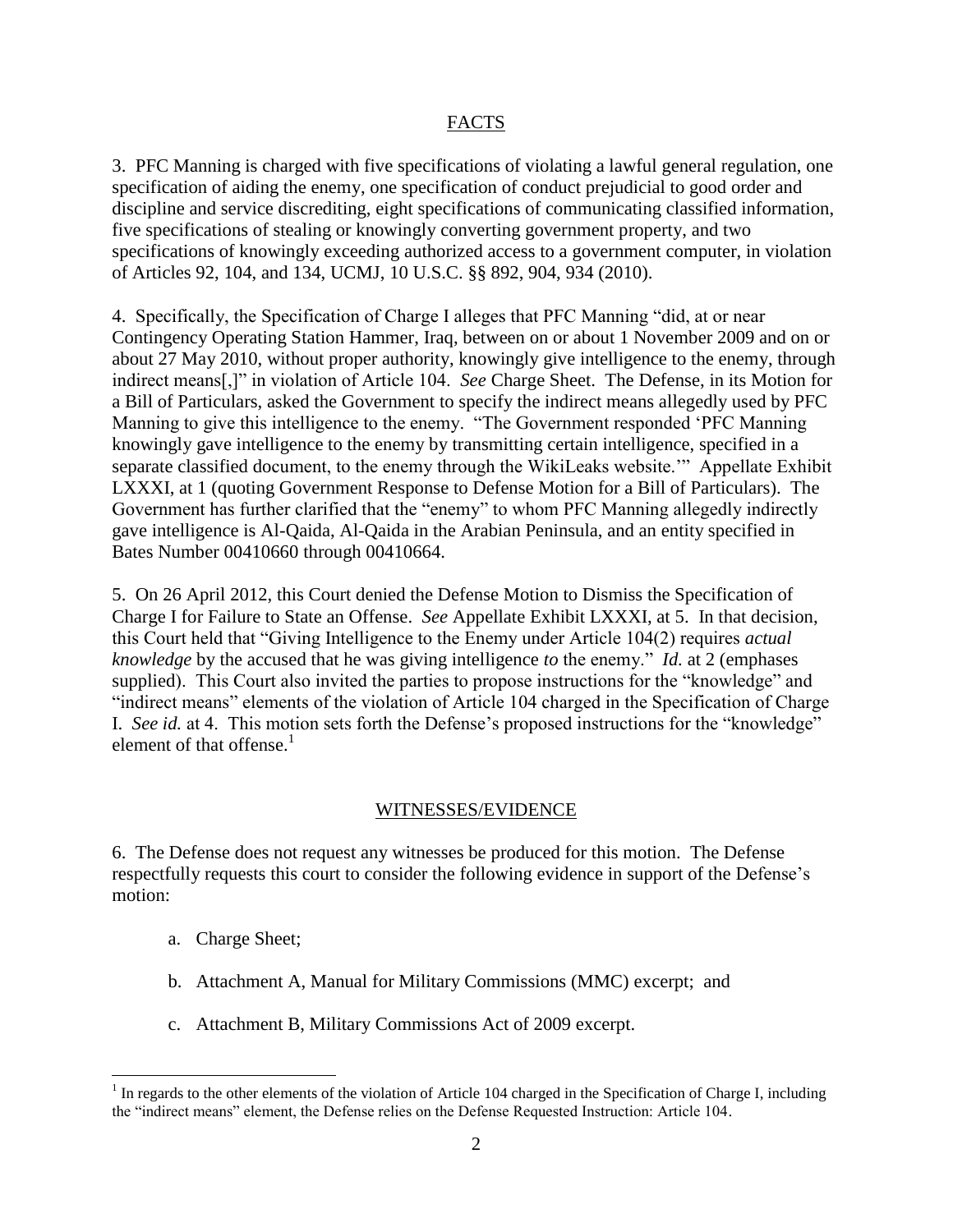# LEGAL AUTHORITY AND ARGUMENT

7. As this Court has held, an accused must have *actual knowledge* that he is giving intelligence to the enemy in order to be convicted of a violation of Article 104(2). *See* Appellate Exhibit LXXXI, at 2. This actual knowledge element is an essential element of a violation of Article 104(2), regardless of whether that violation involves directly or indirectly giving intelligence to the enemy. *See id.* In light of this Court's ruling, the Defense proposes that the Court instruct the members that where, as here, the accused is charged with indirectly giving intelligence to the enemy, this actual knowledge element requires the Government to prove beyond a reasonable doubt that the accused, using the third party as a mere conduit, knowingly and intentionally gave intelligence information to the enemy. In other words, the Government must prove that the accused used the third party for the purpose of giving intelligence information to the enemy.

8. This instruction on the actual knowledge element is most consistent with the case law interpreting Article 104(2), including this Court's 26 April 2012 decision. Additionally, it is supported by both Offense 26 of the Military Commissions Act, *see* 10 U.S.C. § 950t(26), and the common law of war.

9. Therefore, the Defense requests this Court to adopt its proposed instruction on the actual knowledge element.

## **A. A "Knowingly and Intentionally" Requirement is Consistent With the Case Law Interpreting Article 104(2)**

10. Defining the actual knowledge element to require the Government to prove beyond a reasonable doubt that the accused, using the third party as a mere conduit, knowingly and intentionally gave intelligence information to the enemy is the definition that is most consistent with the case law interpreting Article 104(2), including this Court's 26 April 2012 ruling. Moreover, any watered-down instruction on actual knowledge that would, for instance, be satisfied where the accused merely had knowledge that intelligence given to a third party might be received by the enemy, could be received by the enemy, or even would likely be received by the enemy, would impermissibly turn Article 104(2) into a strict liability offense.

11. Article 104(2) punishes "[a]ny person who . . . (2) without proper authority, knowingly harbors or protects or gives intelligence to, or communicates or corresponds with or holds any intercourse with the enemy, either directly or indirectly." 10 U.S.C. § 904. The Manual for Courts-Martial (MCM) explains that the textual requirement that an accused "knowingly . . . gives intelligence" requires the accused to have actual knowledge that he is giving intelligence to the enemy. *See* MCM, Part IV, para. 28.c(5)(c) ("Actual knowledge is required but may be proved by circumstantial evidence.").

12. Case law interpreting Article 104(2) makes clear that mere knowledge that the enemy might receive the intelligence, or could receive the intelligence, or even would likely receive the intelligence is insufficient to satisfy the actual knowledge requirement. Courts have uniformly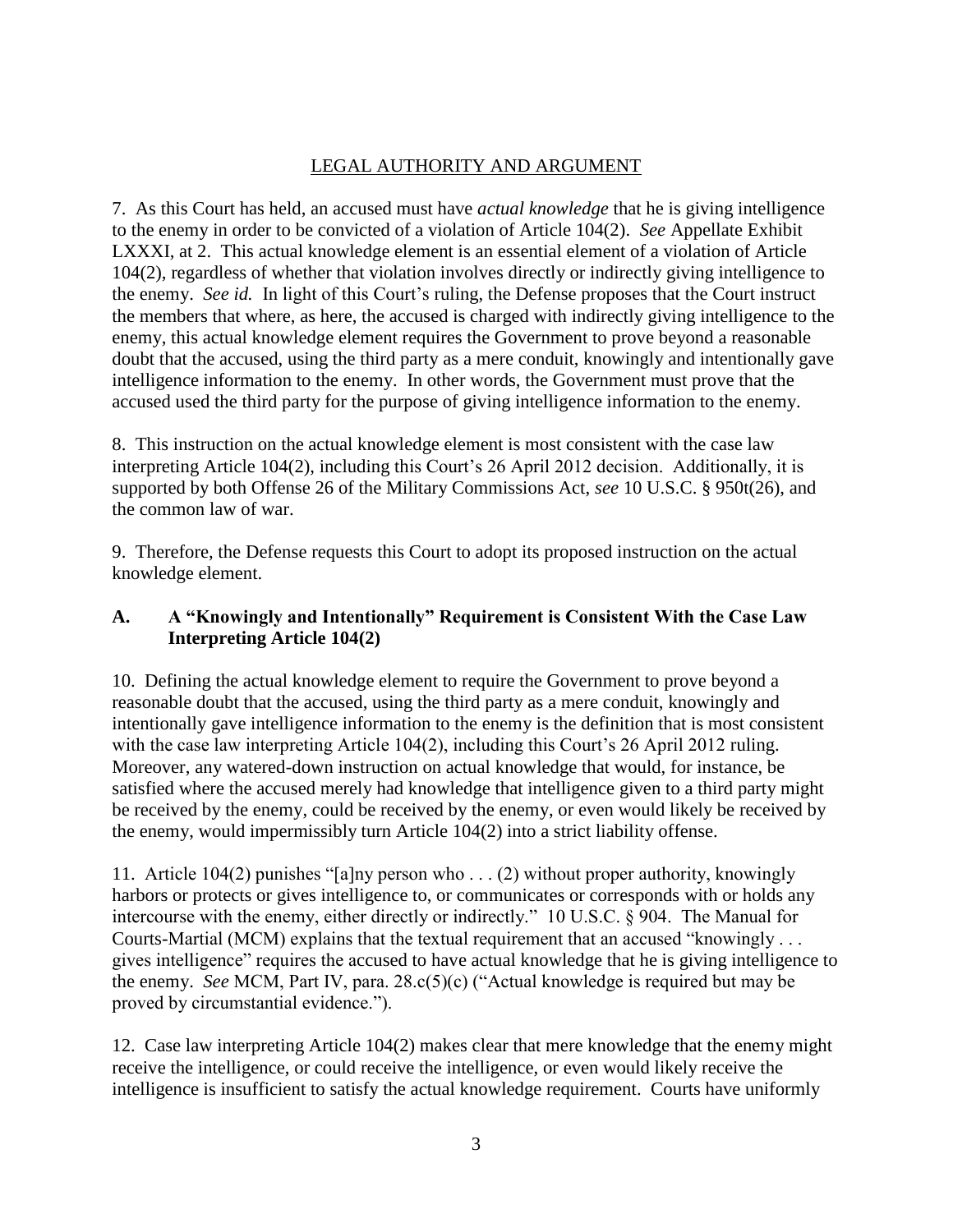held that the Government must prove that the accused knowingly and intentionally gave intelligence to the enemy under Article 104(2). *See United States v. Anderson*, 68 M.J. 378, 387 (C.A.A.F. 2010); *United States v. Batchelor*, 22 C.M.R. 144, 157 (C.M.A. 1956); *United States v. Olson*, 20 C.M.R. 461, 464 (A.B.R. 1955).

13. In *Olson*, for example, the United States Army Board of Review held that Article 104 "does require a general evil intent in order to protect the innocent who may commit some act in aiding the enemy inadvertently, accidentally, or negligently." 20 C.M.R. at 464. Similarly, in *Batchelor*, the Court of Military Appeals explained that there was "no doubt that [defense] counsel are on sound ground when they assert that [Article 104] requires a showing of criminal intent, and the Government concedes that premise to be true . . . . [S]urely an offense which is so closely akin to treason and may be punished by a death sentence cannot be viewed as a 'public welfare' kind of dereliction." 22 C.M.R. at 157. Rather, the Court observed that proper instructions for an Article 104 offense must require "the finding of general criminal intent." *Id.* at 158. Finally, the Court of Appeals for the Armed Forces in *Anderson*, by comparing Article 104 with an offense charged under Article 134, emphasized that an accused's intent behind the conduct at issue matters in an Article 104 prosecution: "*Unlike Article 104*, UCMJ, the general offense as charged [as a violation of Article 134] prohibits the dissemination of the information *regardless of the intent behind that dissemination*." 68 M.J. at 387 (emphases supplied).

14. Additionally, this Court's 26 April 2012 ruling provides further support that the actual knowledge element of an Article 104(2) prosecution requires proof that the accused knowingly and intentionally gave intelligence to the enemy. In that ruling, after holding that Article 104(2) requires that the accused had actual knowledge that he was giving intelligence to the enemy, this Court proposed the following instruction for knowledge:

Knowingly means Giving Intelligence to the Enemy under Article 104(2) requires *actual knowledge* by the accused that he was giving intelligence *to* the enemy. This is true whether the giving of intelligence is by direct or indirect means. A person cannot violate Article 104 by acting inadvertently, accidently, or negligently. *See* MCM, Paragraph 28c(5)(c). *U.S. v. Olson*, 20 C.M.R. 461 (A.B.R. 1955).

Appellate Exhibit LXXXI, at 4 (emphases supplied). This instruction demonstrates that the act of giving the intelligence to the enemy must be knowing and intentional; it cannot be an inadvertent mistake, accident or negligent act. *See id.* This Court's proposed definition of "indirect means" further bolsters the conclusion that an accused must knowingly *and intentionally* give intelligence to the enemy. This Court proposed the following definition of "indirect means:"

"Indirect means" means that the accused knowingly gave intelligence to the enemy through a  $3<sup>rd</sup>$  party or in some other indirect way. The accused must actually know that by giving intelligence to the  $3<sup>rd</sup>$  party he was giving intelligence *to* the enemy through this indirect means.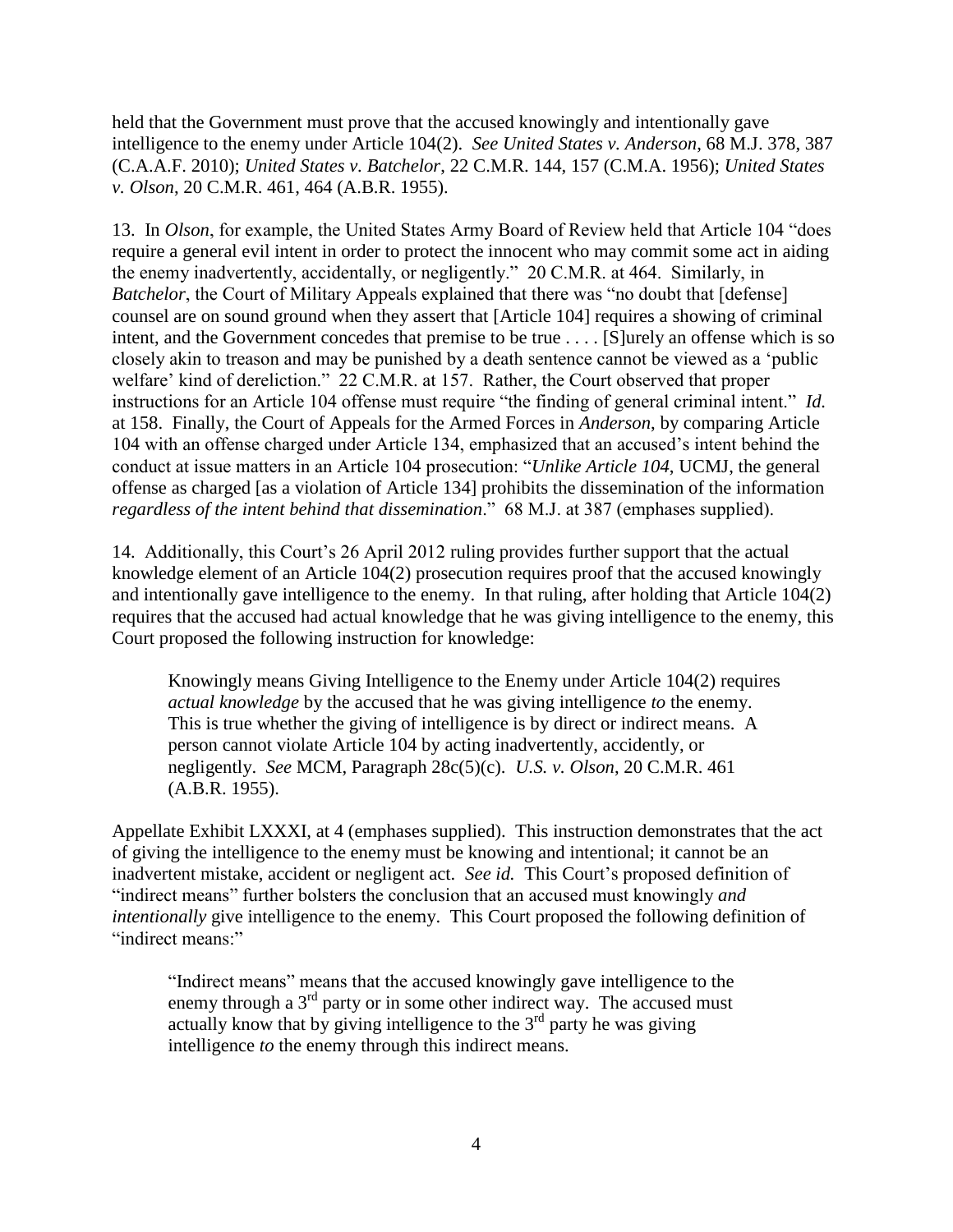*Id.* (emphasis supplied). Since "[t]he accused must actually know that by giving intelligence to the 3rd party he was giving intelligence to the enemy through this indirect means[,]" *id.*, an accused cannot be found guilty of giving intelligence to the enemy where he gives intelligence to a third party with the mere knowledge that the enemy might, could, or even would likely receive the intelligence. Rather, the instruction properly requires that an accused, using the third party as a conduit, knowingly and intentionally gives intelligence to the enemy.

15. Indeed, permitting an Article 104(2) conviction where the accused gave intelligence to a third party with the mere knowledge that the enemy might, could, or even would likely receive the intelligence would convert Article 104(2) into a strict liability offense. Today, everyone understands that information posted on a publicly accessible website can potentially be viewed by anyone with Internet access. *See Reno v. Am. Civil Liberties Union*, 521 U.S. 844, 851 (1997) ("Anyone with access to the Internet may take advantage of a wide variety of communication and information retrieval methods. These methods are constantly evolving and difficult to categorize precisely. But, as presently constituted, those most relevant to this case are electronic mail (e-mail), automatic mailing list services ('mail exploders,' sometimes referred to as 'listservs'), 'newsgroups,' 'chat rooms,' and the 'World Wide Web.' All of these methods can be used to transmit text; most can transmit sound, pictures, and moving video images. Taken together, these tools constitute a unique medium – known to its users as 'cyberspace' – located in no particular geographical location but available to anyone, anywhere in the world, with access to the Internet.").

16. Therefore, if the actual knowledge element of Article 104(2) only encompasses something less than knowingly and intentionally giving intelligence to the enemy, then the actual knowledge element would be satisfied in any case where anyone subject to the UCMJ causes intelligence to be published on the Internet since everyone knows that anyone with Internet access, including the enemy, could obtain information placed on the Internet. *See Reno*, 521 U.S. at 851. Not only does this result render the actual knowledge element of Article 104(2) identified by this Court in its 26 April 2012 ruling utterly toothless in all Internet-intelligence cases, it transforms Article 104 into a strict liability offense, punishing anyone who causes intelligence to be published on the internet, regardless of whether that act intentionally, inadvertently, accidentally, or negligently gave intelligence to the enemy. Binding precedent from the highest military court clearly forecloses such an expansive use of Article 104. *See Batchelor*, 22 C.M.R. at 157 ("[S]urely an offense which is so closely akin to treason and may be punished by a death sentence cannot be viewed as a 'public welfare' kind of dereliction."); *see also Olson* 20 C.M.R. at 464 (holding that Article 104 "does require a general evil intent in order to protect the innocent who may commit some act in aiding the enemy inadvertently, accidentally, or negligently"); Court's Ruling - Appellate Exhibit LXXXI, at 2, 4 ("A person cannot violate Article 104 by acting inadvertently, accidently, or negligently.").

17. Simply put, one cannot knowingly give intelligence to the enemy without intentionally giving the intelligence to the enemy. If one knowingly performs an act (e.g. giving intelligence to the enemy through indirect means), he intentionally performs that act. For instance, if a Soldier is charged with arson and the mens rea for that offense is that the defendant "knowingly set fire," "knowingly" is equivalent to "intentionally" (i.e. intentionally set something on fire). Even though the Government need not prove that the Soldier intended the further consequences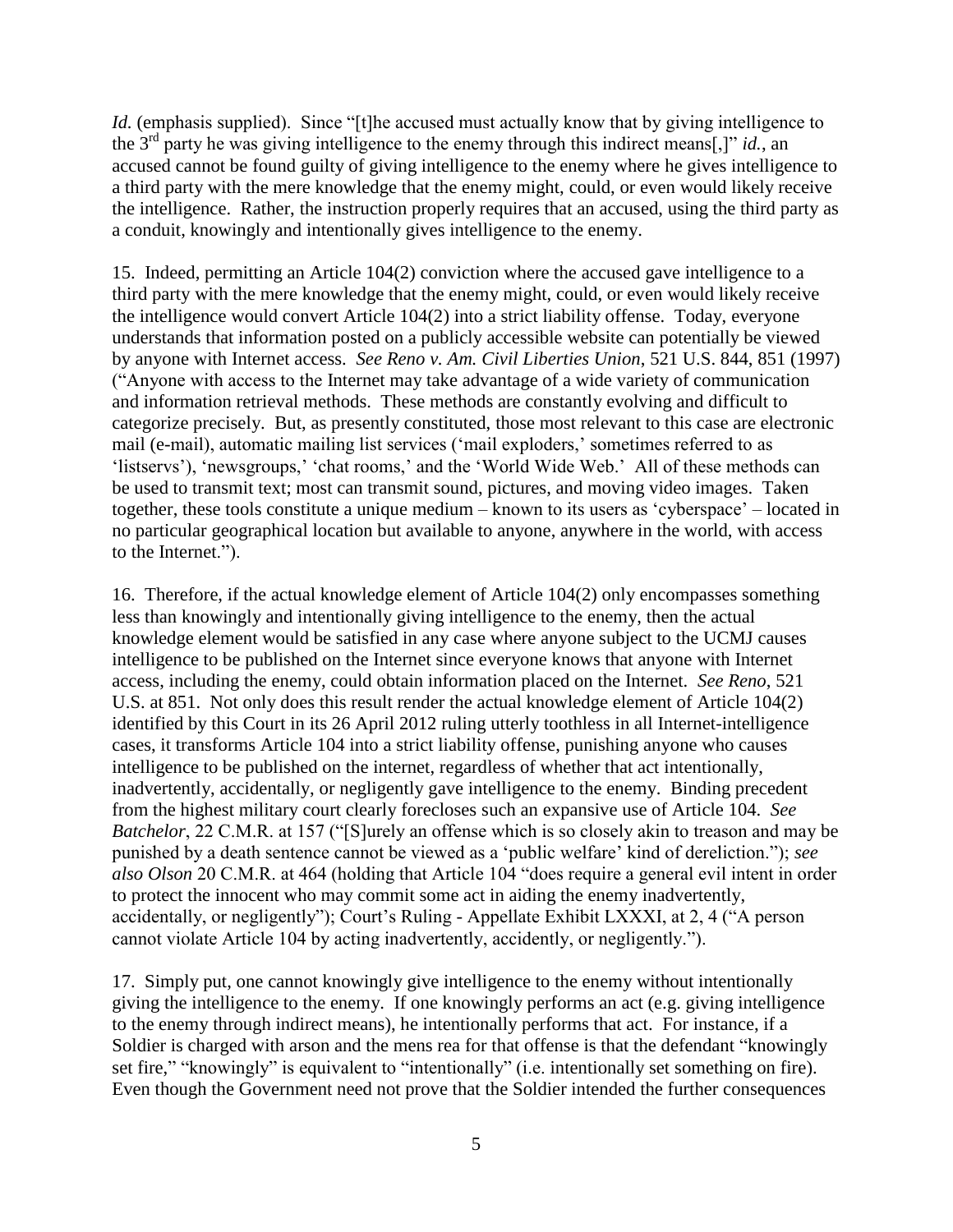of his act – that is, to burn down a building – the Government still must prove that the Soldier intended the initial actus reus. *Cf. Morissette v. United States*, 342 U.S. 246, 270-71 (1952) (explaining, when discussing the offense of knowing conversion of government property, that "knowing conversion requires more than knowledge that defendant was taking the property into his possession. He must have had knowledge of the facts, though not necessarily the law, that made the taking a conversion. In the case before us, whether the mental element that Congress required be spoken of as knowledge or as intent, would not seem to alter its bearing on guilt[,] for it is not apparent how Morissette could have knowingly or intentionally converted property that he did not know could be converted, as would be the case if it was in fact abandoned or if he truly believed it to be abandoned and unwanted property."). The same can be said for knowingly giving intelligence to the enemy: whenever an accused, using a third party as a mere conduit, knowingly gives intelligence to the enemy, he must, of necessity, also intentionally give the intelligence to the enemy through the same indirect means.<sup>2</sup> Including the "knowingly and intentionally" requirement in the actual knowledge element is simply a way to ensure that an accused is not convicted because he has knowledge that an enemy *might*, *could*, or even *would likely* receive the intelligence. If any of these loose conceptions of knowledge is the standard adopted by the Court, Article 104(2) would punish giving intelligence to the enemy "inadvertently, accidentally, or negligently." *Olson*, 20 C.M.R. at 464. Well-established Article 104 precedent, including this Court's 26 April 2012 decision, plainly forbids this result. *See Anderson*, 68 M.J. at 387; *Batchelor*, 22 C.M.R. at 157; *Olson*, 20 C.M.R. at 464; *see also* Appellate Exhibit LXXXI, at 2, 4 ("A person cannot violate Article 104 by acting inadvertently, accidently, or negligently.").

18. Therefore, this Court should adopt in full the Defense's proposed instruction and instruct the members that where, as here, the accused is charged with indirectly giving intelligence to the enemy, the actual knowledge element requires the Government to prove beyond a reasonable doubt that the accused, using the third party as a mere conduit, knowingly and intentionally gave intelligence information to the enemy.

## **B. A "Knowingly and Intentionally" Requirement is Supported by Offense 26 of the Military Commissions Act and by the Common Law of War**

19. Offense 26 of the Military Commissions Act and the common law of war further support the conclusion that the actual knowledge element of an Article 104(2) prosecution requires the Government to prove that the accused knowingly and intentionally gave intelligence to the enemy.

20. Offense 26 of the Military Commissions Act, entitled "Wrongfully aiding the enemy" (Offense 26), provides in full as follows:

 $\overline{a}$ 

 $2^2$  Saying that an accused acted "intentionally" in this context is not the same as saying an accused acted with any type of specific intent or motive (e.g. intent to aid the enemy). *See* Appellate Exhibit LXXXI, at 3. Rather, the term "intentionally" here simply means that the accused intended to perform the act (i.e. intended to give intelligence to the enemy). In other words, it means that he did not act "inadvertently, accidentally, or negligently." *Olson*, 20 C.M.R. at 464; *see* Appellate Exhibit LXXXI, at 2, 4 ("A person cannot violate Article 104 by acting inadvertently, accidently, or negligently.")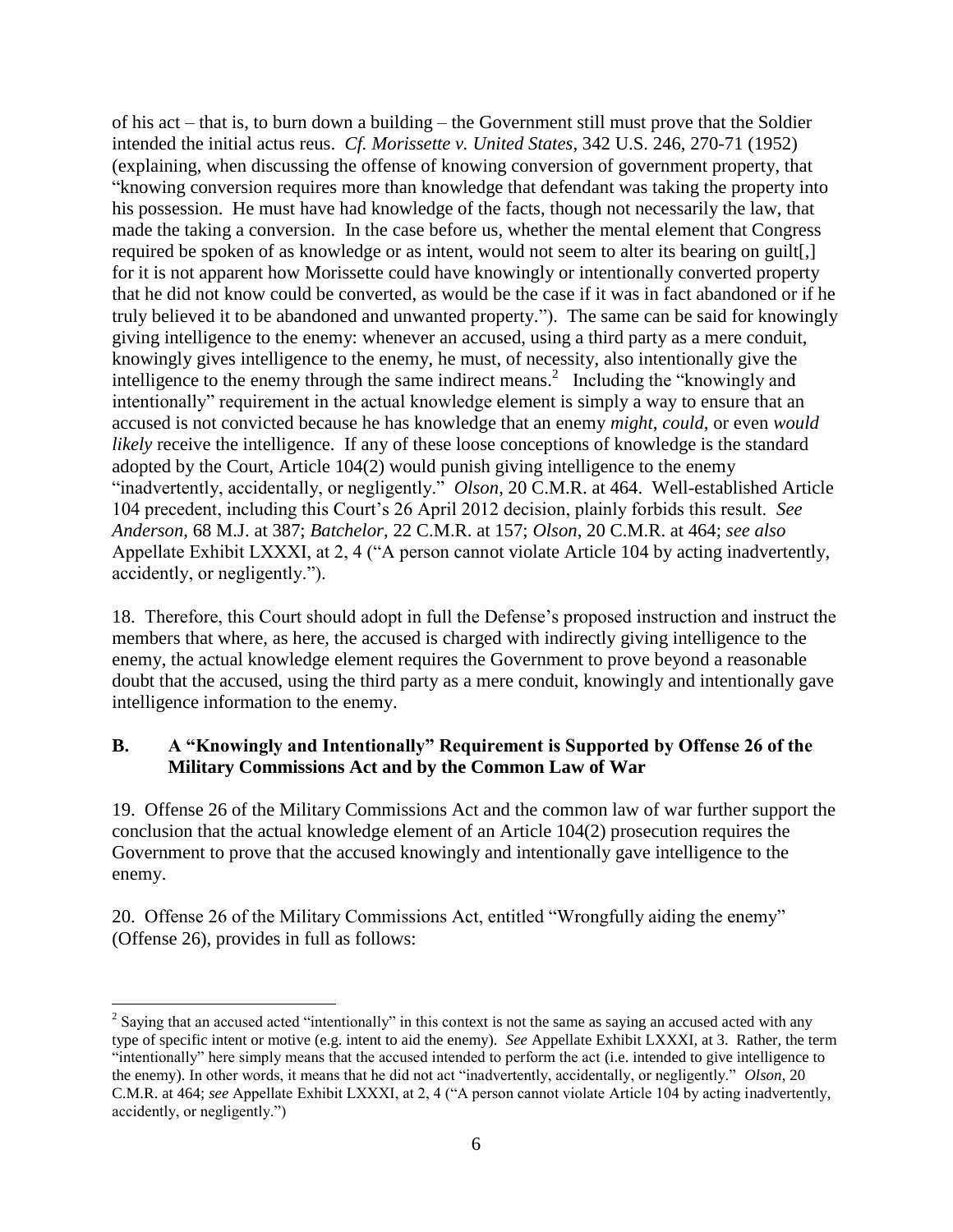Any person subject to this chapter who, in breach of an allegiance or duty to the United States, *knowingly and intentionally* aids an enemy of the United States, or one of the co-belligerents of the enemy, shall be punished as a military commission under this chapter may direct.

10 U.S.C. § 950t(26) (emphasis supplied); *see also* Attachment A, Manual for Military Commissions (MMC), Part IV, at 20-21 (2010 ed.) (containing this language). A comparison of the statutory text of Offense 26 and Article 104, as well as an examination of the legislative history of the Military Commissions Act, demonstrates that Offense 26 was directly patterned after Article 104.

21. Offense 26 prohibits several acts punished by Article 104, including giving intelligence to the enemy. *Compare* 10 U.S.C.  $\S$  104 (punishing "[a]ny person who – (1) aids, or attempts to aid, the enemy with arms, ammunition, supplies, money, or other things; or (2) without proper authority, knowingly harbors or protects or *gives intelligence to*, or communicates or corresponds with or holds any intercourse with the enemy, either directly or indirectly" (emphasis supplied)), *with* MMC, Part IV, at 21 ("The means the accused can use to aid the enemy include but are not limited to: providing arms, ammunition, supplies, money, or other items or services to the enemy; harboring or protecting the enemy; or *giving intelligence or other information to the enemy*." (emphasis supplied)). Indeed, all forms of aiding the enemy prohibited by Offense 26 are also prohibited by Article 104.

22. The statutory text now contained in Section 950t(26) was supplied by the Military Commissions Act of 2009. *See* Attachment B, Military Commissions Act of 2009, Pub. L. No. 111-84, tit. 18, § 1802, 123 Stat. 2190, 2611 (codified at 10 U.S.C. §§ 948a–950t). The language of Offense 26 in Section 950(t)(26) replaced identical language in the Military Commissions Act of 2006, which was contained in 10 U.S.C. Section 950v(b)(26). *See* 10 U.S.C. § 950v(b)(26) (2006) (containing language identical to that contained in Section 950t(26)). The Report of the House Committee on Armed Services accompanying the Military Commissions Act of 2006 indicated that the offenses listed in then-Section 950v(b) (now Section 950t) were not new offenses, but were rather modern war crimes or offenses triable by military commissions or international courts:

[T]he committee believes the list [of offenses in 10 U.S.C. Section 950v(b)] codifies offenses hitherto recognized as offenses triable by military commissions or international courts. Most of the listed offenses constitute clear violations of the Geneva Conventions, the Hague Convention, or both. Several constitute ''modern-day war crimes,'' such as hijacking and terrorism, which constitute practices contrary to the law of nations that can, and hereby do, have the same status as traditional war crimes.

H.R. Rep. No. 109-664, pt. 1, at 28 (2006).

23. Moreover, Section 950p(d) makes clear that the offenses currently listed in Section 950t, including Offense 26, are not new offenses, but are instead codifications of offenses traditionally triable by military commission. *See* 10 U.S.C. § 950p(d) ("The provisions of this subchapter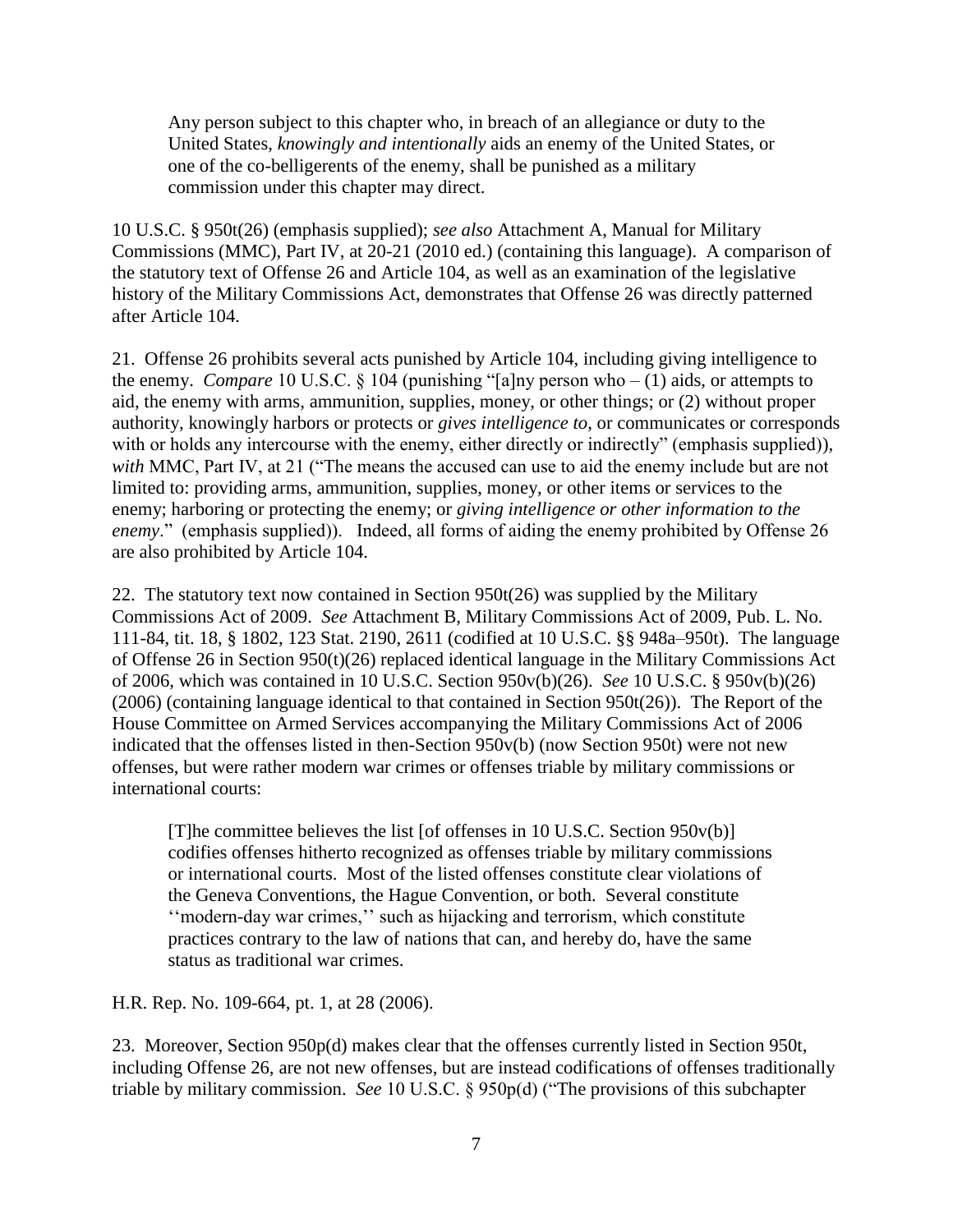codify offenses that have traditionally been triable by military commission. This chapter does not establish new crimes that did not exist before the date of the enactment of this subchapter[.]").

24. Therefore, the close similarity between Offense 26 and Article 104, when coupled with the fact that Offense 26, like all offenses listed in Section 950t, is not a new offense but simply a codification of an existing offense, leads to the inescapable conclusion that Offense 26 was directly patterned after Article 104.

25. Offense 26 requires an accused to knowingly and intentionally aid the enemy. *See* 10 U.S.C. § 950t(26); *see also* MMC, Part IV, at 21 (listing the following as the second element of Offense 26: "The accused intended to aid the enemy."). Since Offense 26 is not a new offense, *see* 10 U.S.C. § 950p(d), and is obviously patterned after Article 104, this requirement that an accused knowingly and intentionally aid the enemy must come from Article 104. Accordingly, where, as here, the accused is alleged to have aided the enemy by giving intelligence to the enemy, *see* MCM, Part IV, para.  $28 \cdot c(5)(a)$  ("Giving intelligence to the enemy is a particular case of corresponding with the enemy made more serious by the fact that the communication contains intelligence that may be useful to the enemy for any of the many reasons that make information valuable to belligerents"), Article 104 requires that the accused knowingly and intentionally give the intelligence to the enemy.

26. If Article 104 does not require an accused to knowingly and intentionally give intelligence to the enemy, a very troublesome absurdity would exist. In a prosecution of a terrorist under Offense 26, the Government would be required to prove that the terrorist knowingly *and intentionally* aided the enemy. Yet in a prosecution of a Soldier under Article 104 for giving intelligence to the enemy, the Government would only be required to prove that the Soldier knowingly gave intelligence to the enemy. Thus, for the exact same conduct, a terrorist would benefit from a friendlier mens rea than a Soldier would. Congress could not have intended to give terrorists a more protective mens rea than it gave to Soldiers. It defies all logic to think that a terrorist would fare better in an American court for aiding the enemy than a U.S. soldier would. To make sense of this all, Article 104, like Offense 26, must require the Government to prove that the accused knowingly *and intentionally* gave intelligence to the enemy.

27. Additionally, aiding the enemy by giving intelligence to the enemy is one of the "common law" war crimes. The Government has recently explained this point in its briefing in another case. *See* Brief for Respondent United States at 41-45, Hamdan v. United States, No. 11-1257 (D.C. Cir. Jan. 17, 2012). In its brief before the District of Columbia Circuit in *Hamdan*, the Government explained that "[s]ince the adoption of the Constitution, Congress and the Executive have repeatedly employed their war-making powers to identify . . . 'common law' war crimes and to make those offenses triable by military tribunal, rather than by an Article III Court." *Id.* at 41. The Government then identified aiding the enemy as one of these "common law" war crimes. *Id.* at 44 (explaining that "aiding the enemy (by someone with a duty of loyalty to the United States), although not a war crime under international law, has long constituted an offense under the U.S. law of war, making the offender subject to trial by military tribunal."). The Government identified the Articles of War of 1775 as the first American military law to punish aiding the enemy and from there concluded that "[t]his prohibition on aiding the enemy has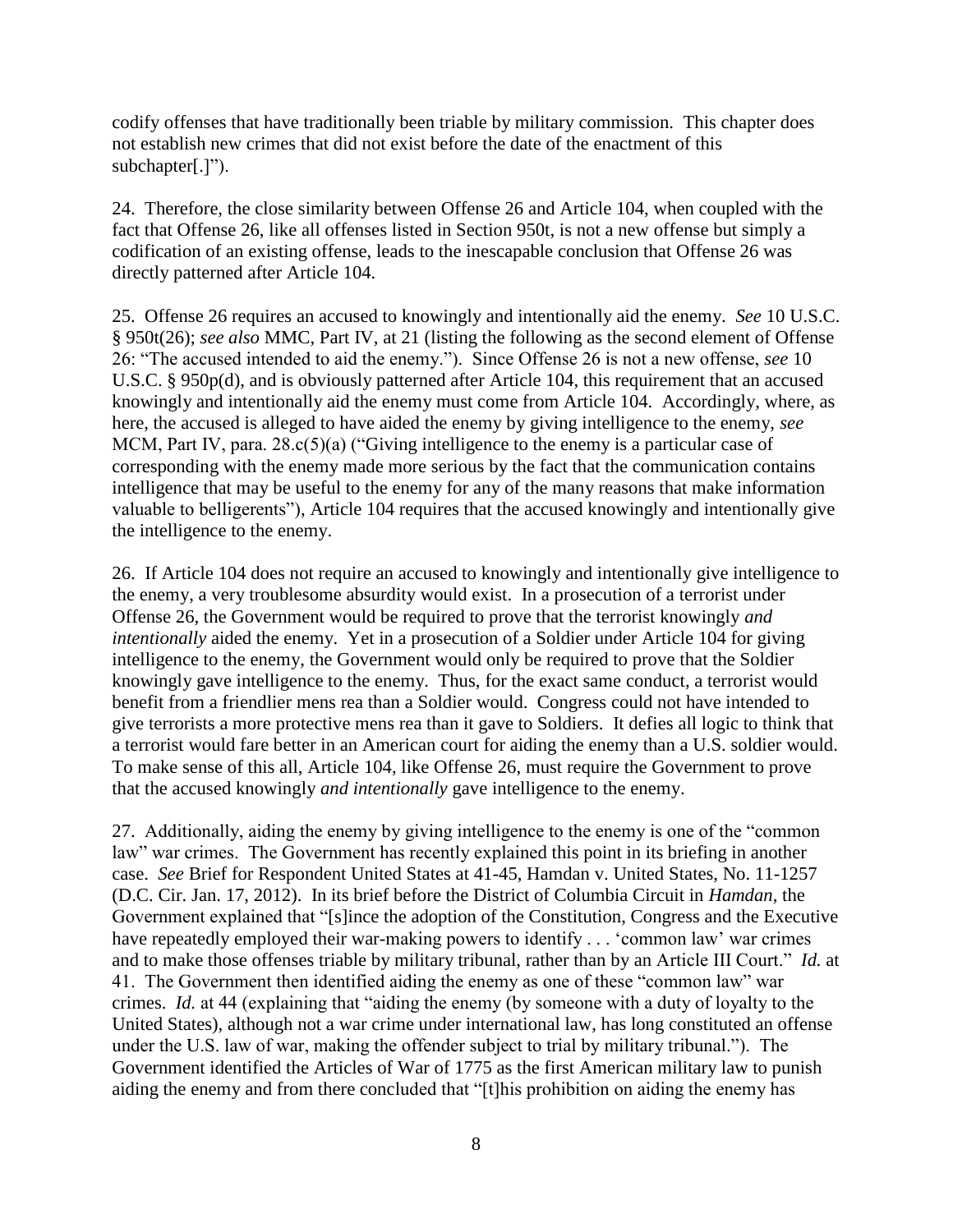remained substantially the same during the past 235 years." *Id.*; *see also id.* at 44-45 n.15 (citing various provisions punishing aiding the enemy over the years, including Article 104).

28. The Government then observed that:

[b]oth aiding the enemy in violation of a duty of loyalty and spying [which the Government also identified as constituting a "common law" war crime] are offenses subject to trial by military commission under the 2006 and 2009 [Military Commissions Acts], and both are offenses that constitute . . . this nation's "common law of war."

*Id.* at 45 (footnote omitted); *see also id.* at 45 n.16 (citing 10 U.S.C. § 950t(26) and 10 U.S.C. § 950v(b)(26)). Offense 26, codified at Section 950t(26), thus represents the most recent installment of the common law of war offense of aiding the enemy which "has remained substantially the same during the past 235 years." *Id.* at 44. As mentioned above, Offense 26 does not create a new offense in any way. *See* 10 U.S.C. § 950p(d). Therefore, it is simply a present restatement of the common law of war offense of aiding the enemy. As Offense 26 contains a requirement that the accused knowingly and intentionally aid the enemy, that knowingly and intentionally requirement must come from the common law of war offense, unchanged for 235 years. Because Article 104 represents the modern version of this common law of war offense, it too must include the knowingly and intentionally requirement for the offense of giving intelligence to the enemy.

29. Therefore, Offense 26 and the common law of war provide further evidence that the Defense instruction, requiring as it does that the Government prove that the accused knowingly and intentionally gave intelligence to the enemy through indirect means, is correct and should be adopted in full by this Court.

#### **CONCLUSION**

30. For the reasons articulated above, the Defense requests that this Court give the following instruction to the members on the "knowingly" element of the Specification of Charge I:

"In order to find the accused guilty of giving intelligence to the enemy through indirect means, you must be convinced beyond a reasonable doubt that the accused had actual knowledge that he was giving intelligence to the enemy through the indirect means. An accused has actual knowledge that he is giving intelligence to the enemy only when he knowingly and intentionally provides intelligence to the enemy through the indirect means. Providing intelligence to a third party with reason to believe that the enemy might receive it, could receive it, or even would likely receive it, is insufficient. Rather, you must be convinced beyond a reasonable doubt that the accused, using the third party as a mere conduit, knowingly and intentionally gave intelligence to the enemy. That is, the accused must have used the third party for the purpose of giving the intelligence to the enemy. If you find that the accused honestly believed that he was giving intelligence only to a third party and that he was not giving it to the enemy, you must find